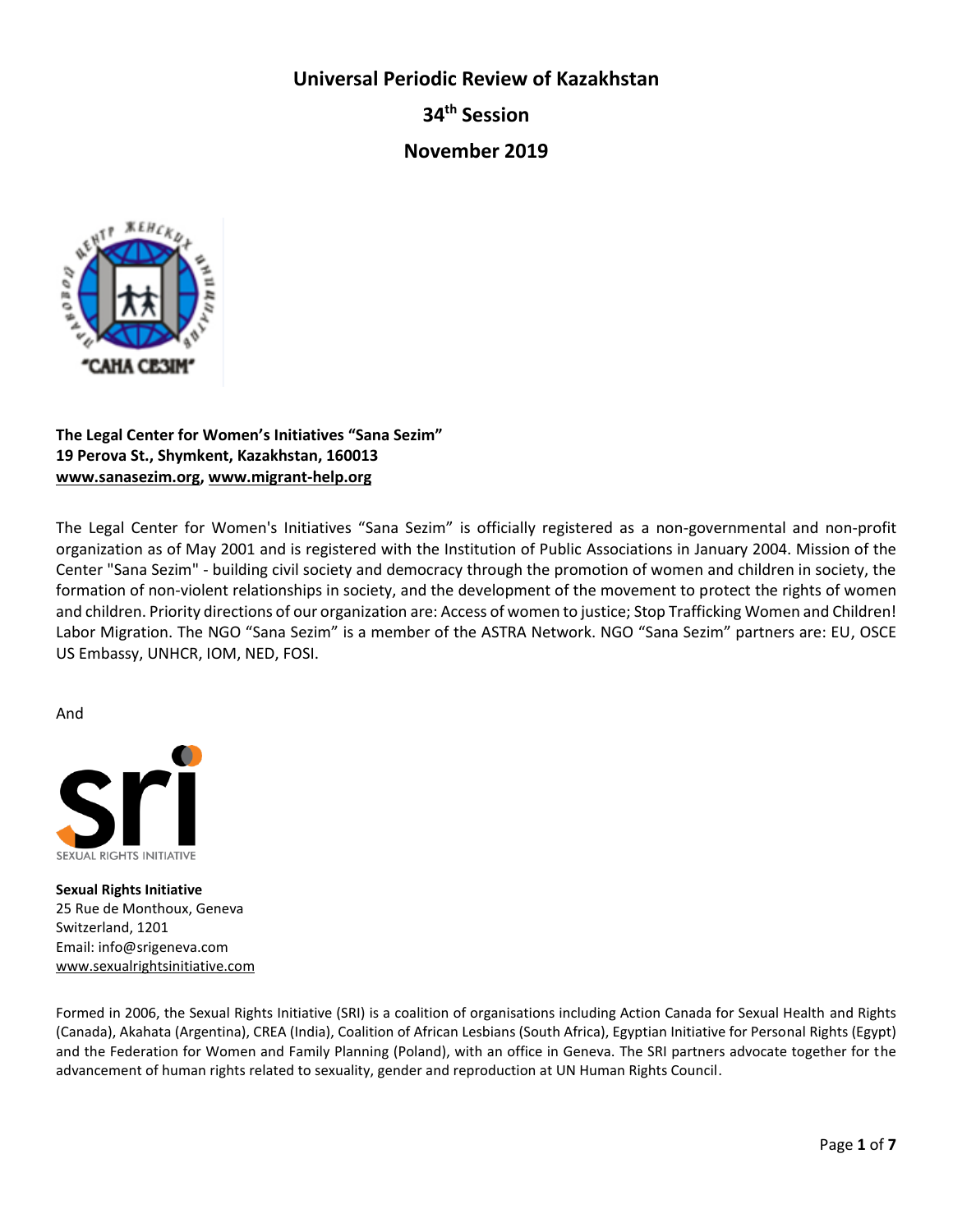**Key Words: domestic violence, sexual and reproductive rights, comprehensive sexuality education, access to SRH services**

### **Executive Summary**

- 1. This report jointly submitted by Legal Center for Women's Initiatives "Sana Sezim" (NGO "Sana Sezim") and the Sexual Rights Initiative.<sup>1</sup> The report examines existing initiatives in Kazakhstan addressing themes related to sexual and reproductive rights including gender based violence and sexuality education.
- 2. Domestic violence remains an acute problem in Kazakhstan. Although the RK has made efforts to combat domestic violence, there is still room for improvement: There are administrative and criminal penalties of physical domestic violence but no law or program that works with perpetrators of domestic violence to change their behavior. There are also penalties for sexual, emotional and financial forms of domestic violence but in practice, these are difficult to prove and rarely executed.
- 3. Although minors have the right to reproductive health and sexual education, to date, sexuality education meeting international standards has not been established sustainably and nationwide. The lack of knowledge on sexuality and reproductive health of young persons as well as the assumption by society and many governmental representatives that sexuality is something shameful leads to inadequate youth-friendly SRH services which in turn contributes to a high number of unwanted pregnancies and sexually transmitted infections among young persons.

### **Domestic Violence**

 $\overline{a}$ 

#### **Recommendations from previous cycle**

- 4. During the 2<sup>nd</sup> UPR cycle, Kazakhstan received seven recommendations relating to domestic violence, all of which were accepted. These recommendations included law reform to align with international human rights standards, investigation and prosecuting of perpetrators and the provision of services and redress for victims and survivors of domestic violence:
	- i) Strengthen the legislative framework through the criminalization of all forms of violence against women and children, including within the family, and foresee infrastructures to shelter victims. (Belgium) **partially implemented**
	- ii) Enact the draft law on domestic violence in full compliance with the international human rights standards (Slovenia) – **partially implemented**
	- iii) Put forward its best efforts to reform legislation dealing with the relatively high rate of domestic violence against women and ensure that those violations are effectively investigated and perpetrators of such acts are prosecuted (Republic of Korea) – **partially implemented**

<sup>&</sup>lt;sup>1</sup> The Sexual Rights Initiative (SRI) is a coalition of organizations that advocates for the advancement of human rights in relation to gender and sexuality within international law and policy. The SRI focuses its efforts particularly on the work of the United Nations Human Rights Council, including its resolutions and debates as well as the work of the Universal Periodic Review mechanism and the system of Special Procedures. The SRI combines feminist and queer analyses with a social justice perspective and a focus on the human rights of all marginalized communities and of young people. It seeks to bring a global perspective to the Human Rights Council, and collaborates in its work with local and national organizations and networks of sexual and reproductive rights advocates, particularly from the Global South and Eastern Europe. The SRI partners are: Action Canada for Population and Development, Akahatá - Equipo de Trabajo en Saxualidades y Generos, Coalition of African Lesbians, Creating Resources for Empowerment in Action (India), Egyptian Initiative for Personal Rights, and Federation for Women and Family Planning (Poland).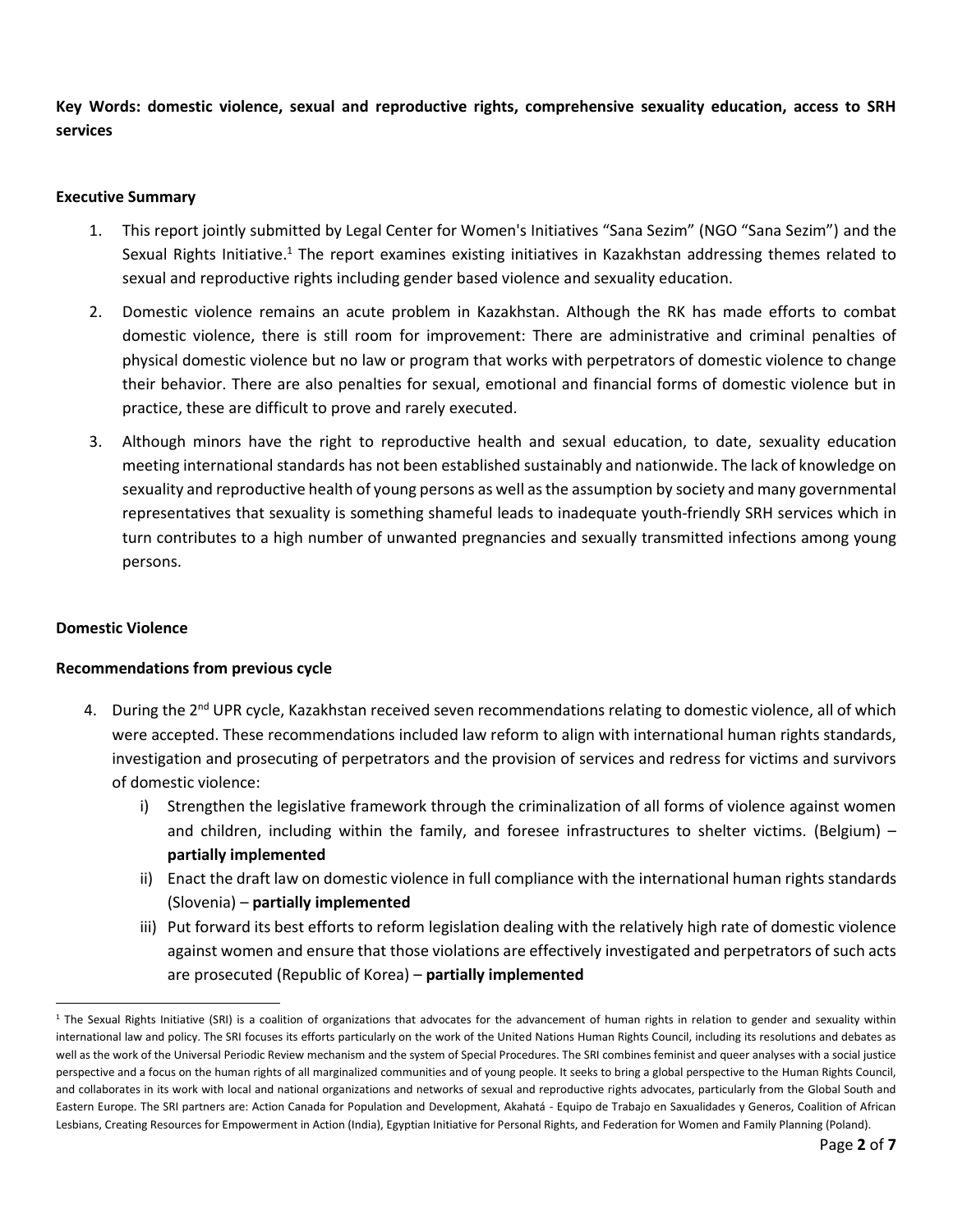- **iv)** Strengthen Government efforts to ensure protection and provide redress to victims of domestic violence (Maldives) – **partially implemented**
- 5. Kazakhstan also received a recommendation on data collection and statistics:
	- i) Put in place a system of comprehensive data collection on all forms of violence against women, and encourage reporting of all forms of violence against women and girls, including domestic and sexual violence. (Liechtenstein) - **partially implemented**

#### **National Legal Framework**

6. The legal basis for the prevention of domestic violence in Kazakhstan is guided by: The Universal Declaration of Human Rights and the Convention on the Elimination of All Forms of Discrimination against Women, adopted by the UN General Assembly, The Constitution of the RK, the Criminal Code of the RK, Code of the RK "On Administrative Offenses", Law of the RK "On the Prevention of Domestic Violence", Code of the RK "On Marriage (Matrimony) and the Family", Law of the RK "On the Internal Affairs Bodies of the Republic of Kazakhstan" and other regulatory legal acts.

#### **Progress and gaps**

- 7. In Kazakhstan gender equality is envisaged in national legislation and guaranteed in the Constitution. In practice however women are lagging significantly behind men in their ability to realize and exercise their rights because of patriarchal and gender norms. Additional barriers include high levels of gender violence, inequality of opportunities between men and women in all spheres of life, and internalized gender norms by women. For example, in cases where a woman has been subjected to domestic violence, her parents do not accept her returning to the family because it is considered to bring shame to the family: in other words home "quarrels" should not be made public. Lack of awareness about the law and human rights among the population also results in victims not knowing what their options are for redress and justice.
- 8. The approved Order of the Minister of Health and Social Development of the Republic of Kazakhstan dated December 21, 2016 No. 1079 "On approving the standard of providing special social services to victims of domestic violence"<sup>i</sup> provides for 6 types of services to victims of domestic violence (social-legal, social-domestic, socialmedical, social-psychological, social-cultural, social-pedagogical). Such services are provided by: crisis centers for victims of domestic violence, centers for social assistance to victims of domestic violence, shelters for victims of domestic violence, and other organizations. Persons subjected to ill-treatment, which led to social deprivation, as well as those in difficult life situations due to the threat of ill-treatment and violence can contact these organizations. Temporary stay and residence institutions accept citizens of Kazakhstan, foreign citizens and stateless persons permanently residing on the territory of the RK, as well as persons without identity documents as beneficiaries, if they are recognized as victims of domestic violence, unless otherwise provided by an international agreement ratified Republic of Kazakhstan. Moreover, if there are minor children with the victim of domestic violence at the time that this person approaches a shelter, the children are accommodated in the shelter along with the victim.
- 9. In order to prevent violence against women and children, several measures were taken in Kazakhstan from 2015 to 2017. The Code of the RK on Administrative Offenses of July 5, 2014 No. 235-V (with amendments and additions as of February 3, 2019) introduced several changes to the Administrative Code of the RK which significantly limits actions and sets special requirements for perpetrators of violence. The Code of the Republic of Kazakhstan on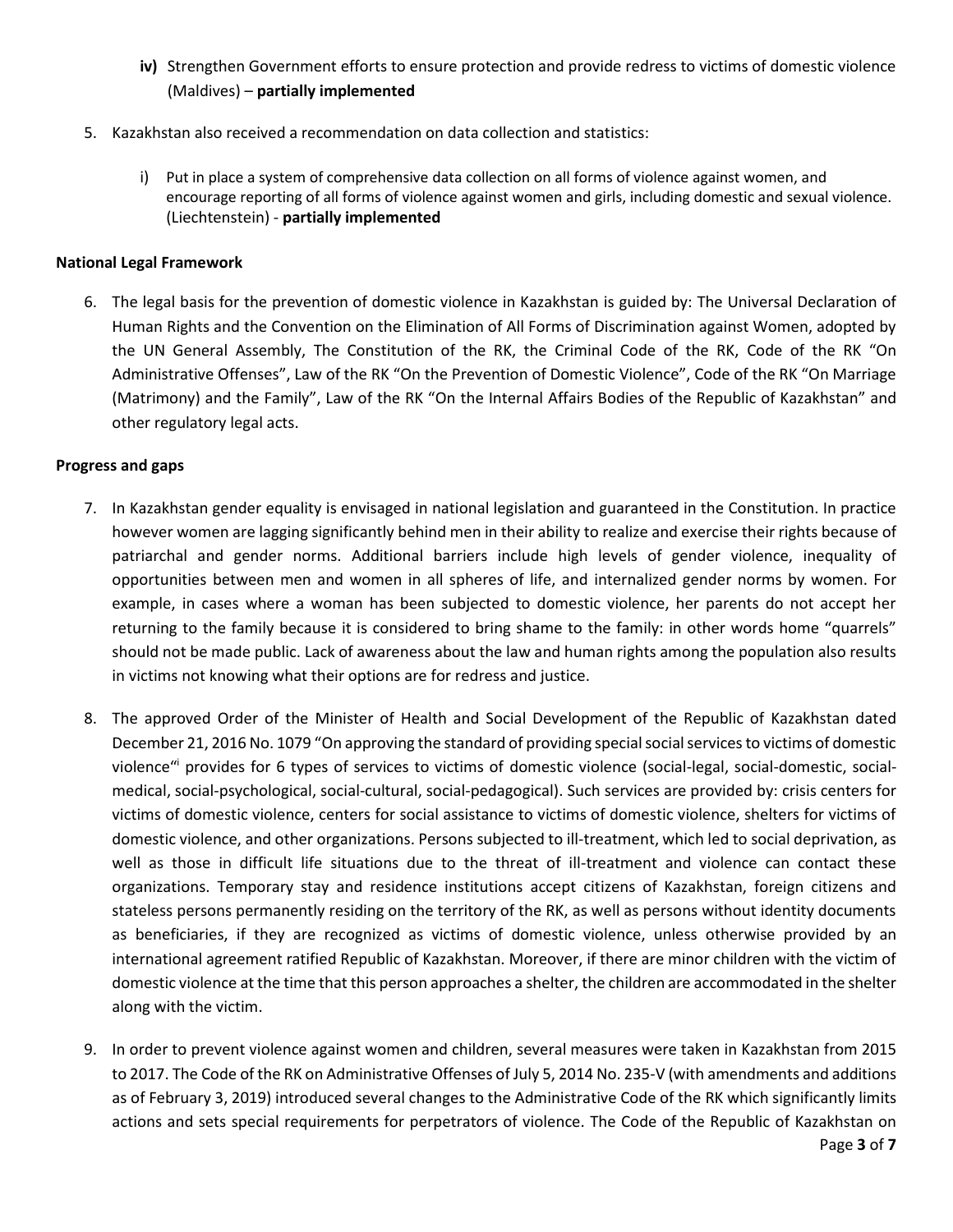Administrative Offenses of July 5, 2014 No. 235-V (with amendments and additions as of 03/02/2019) introduced a number of changes to the Administrative Code of the Republic of Kazakhstan, which significantly limit actions and establish special requirements for offenders of violence. In Article 54, paragraph 2 it says: "... *When establishing special requirements for the behavior of a person who committed an administrative offense in the sphere of family and domestic relations, the court in exceptional cases has the right to apply legal impact for the protection and defense of the victim and members of his family in the form of a ban to the person who committed domestic violence, to live in an individual house, apartment or other dwelling as the victim in case that this person has a different housing ".*During the term of the special requirements for the behavior of the offender, he may be obliged to report to the police for preventive conversations from one to four times a month.

- 10. Additional measures for the prosecution of 'battery' and causing minor damage to health were introduced. Criminal prosecution has been removed and an administrative penalty (fine or arrest) is provided for battery and the causing of minor damage to health. The administrative penalty, as a measure for the prevention of domestic violence, has not been effective: In practice, the NGO "Sana Sezim" is facing the fact that firstly, the amount of the fine is quite large for many families and in practice it is often paid by the victim and secondly, this measure does not have any effect on the perpetrators' character or behavior. Meanwhile, such administrative practice, we believe, can lead to an increase in the latency of domestic violence. In this regard, in order to strengthen the mechanisms for preventing domestic violence in Kazakhstan, it is necessary to focus on improving the effectiveness of psychological interventions carried out for domestic violence offenders, and to fix more specific provisions in this Law or other related regulatory acts.
- 11. The term of the protective order was increased from 10 to 30 days, and a rule was adopted prohibiting a person who committed domestic violence to live in a dwelling with a victim, if he has an opportunity to provide himself with housing. In practice, when a protective order is being issued, offenders often do not leave their own homes. Thus, the offender continues to commit violence against the victim. It is imperative that maximum efforts are made to exclude contact between the perpetrator and the victim of domestic violence. In order to comply with the prohibitions included in a protective order, the conflicting parties must live separately.
- 12. For the further implementation of the law of the Republic of Kazakhstan "On the prevention of domestic violence" in 2017-2018. Additional changes were made that significantly help victims of domestic violence and additional social services were provided which expands the power of state and public organizations. Amendments were made in the Law of the Republic of Kazakhstan of December 29, 2008 No. 114-IV "On Special Social Services" (with amendments and additions as of December 28, 2018). These amendments significantly expanded social services, such as state control over the provision of social services, guaranteeing a range of social services at state expense. Victims of domestic violence can stay in special shelters for up to 6 months.
- 13. Despite the efforts of the state to counteract domestic violence, the problem of violence against women remains acute, as it is a common offense in Kazakhstan. According to the sample survey on violence against women in Kazakhstan of 2017, around 16.5% of women in Kazakhstan aged 18 – 75 have experienced physical and/ or sexual violence from their intimate partner in their lifetime. Around 20.6% of women in Kazakhstan have experienced emotional violence and 6.3% have experienced economic violence from their intimate partner in their lifetime. In practice, acts of violence against family members, regardless of the sex or age of the victim, are often ignored. Those experiencing domestic violence often do not tell anyone about this, and if they try, these cases rarely reach the court or are terminated in court because of reconciliation of the parties. When the parties reconcile, no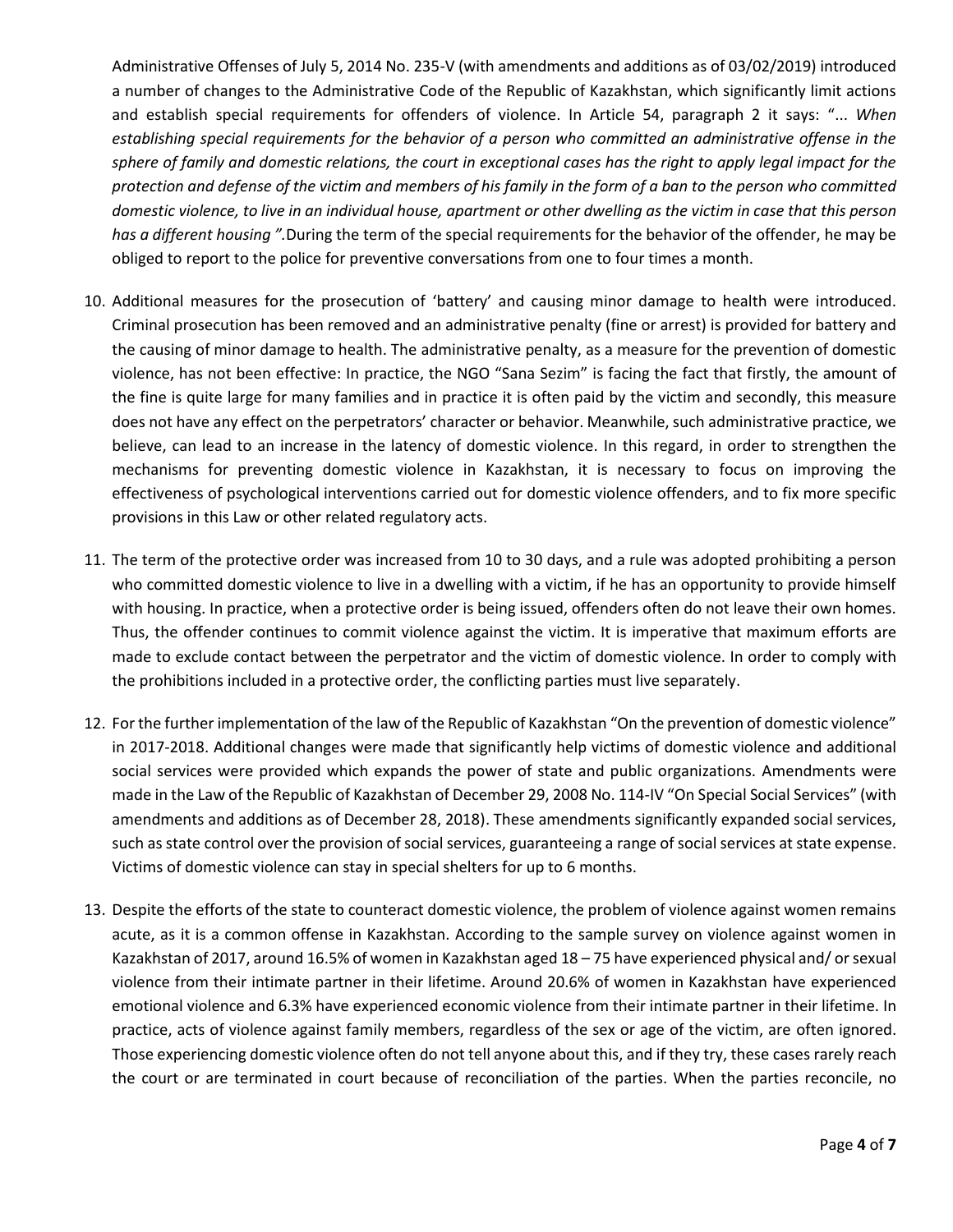measures can be applied to the offenders in order to exclude violent behavior in the future. Often, the same parties again come to court after another incident of domestic violence occurs.

14. In 2017, the General Prosecutor's Office of the Republic of Kazakhstan, together with representatives of government agencies, international organizations and civil society in the South Kazakhstan region, implemented the pilot project "Kazakhstan without domestic violence". The goal of the project is to reduce the level of domestic violence by 20% by 2020. As a result of the project, the Family Affairs Office was established, and psycho-social centers were opened for victims of domestic violence. Also, a Concept of the Draft Law of the Republic of Kazakhstan "On Counteracting Violence in the Family and Domestic Sphere" was developed, which recommends amendments to the existing principles for the prevention of domestic violence. In particular, to provide for the principles of "gender equality", "the provision of protection against domestic violence regardless of whether a criminal case or administrative proceedings are initiated". In addition, the law does not provide a definition of "sexual harassment", which in turn makes it difficult to bring the aggressors to account. It is worth paying attention to the measures for the prevention of domestic violence, as the law is not fully regulated, such as analyzing the causes and conditions of committing offenses in the domestic sphere, introducing response measures, legal and practical information.

## **Sexuality Education and Sexual and Reproductive Health Recommendations from previous cycle**

- 15. During the 20th session and the second cycle of the UPR Kazakhstan received and accepted one recommendation related to sexuality education and sexual and reproductive health:
	- i) Enhance women's access to sexual and reproductive health services and provide comprehensive education on sexuality, especially to female adolescents. (Thailand) – partially implemented.

### **National Legal Framework**

16. According to the Code of the Republic of Kazakhstan on Public Health and Healthcare System dated September 18, 2009, No. 193-IV, Art. 93, Clause 2, children and adolescents have the right to reproductive health protection and moral and sexual education.<sup>ii</sup> By definition, Sexuality Education provides scientific accurate, realistic and nonjudgmental information about sex and relationships.<sup>iii</sup> By choosing the term moral-sexual education instead of (comprehensive) sexuality education in the legislation, there is the danger of providing youth with judgmental sexual education. The choice of formulating the provision of moral-sexual education implies that topics such as sexual orientation and gender might be not taught in a human rights based way.

#### **Progress and gaps**

17. Expanding programs on educating youth about sexual and reproductive health within the education system is one of the goals of the Concept of Family and Gender Policy in the Republic of Kazakhstan Up to 2030, adopted in December 2016. However, sexuality education is currently not part of the mandatory school curriculum in Kazakhstan and there is no law or national policy introducing this subject into the school curriculum.<sup>iv</sup> Thus, teachers are not provided with systematical training on teaching sexuality education. Instead, there are subjects that include some topics of sexuality education, such as issues related to violence and sexually transmitted diseases (STD). HIV and STD are taught only in class 7-9 in biology. The optional subject "Valeology" is taught in some schools and colleges as an alternative to sexuality education. In 2012, the United Nations Fund for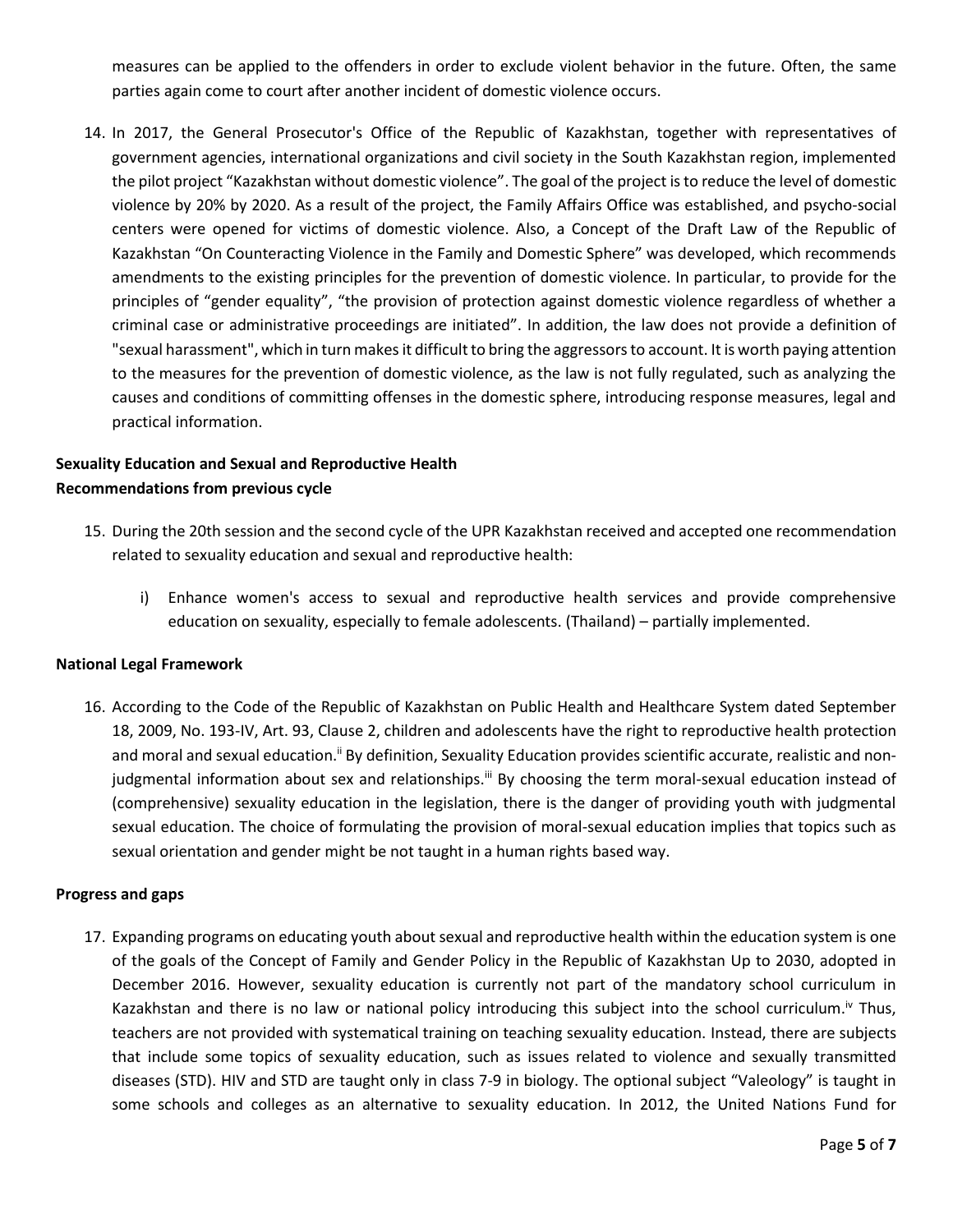Population Activities in Kazakhstan (UNFPA) in collaboration with the East Kazakhstan Regional authorites adapted the existing course on "Valeology" in line with the UNESCO standards<sup>iii</sup> in the Eastern Kazakhstan Oblast within a pilot project. By now this course is taught in colleges of two more Oblasts. This course is covering a range of issues related to sexuality education and reproductive health, as well as gender equality, gender-based violence and practices harmful to the well-being of girls. In 2018, UNFPA carried out a training for journalists on the reproductive health of adolescents as well as a training for teachers on teaching "Valeology "with additional content on reproductive health and gender equality. Both trainings were held in the Turkestan Oblast. Since 2007, the Y-PEER network provides sexuality education for youth in a peer to peer setting outside the school and is still expanding.

- 18. Although there has been a positive development in the field of sexuality education for the last years thanks to the cooperation of some regional authorities with the UNFPA, there are indicators that show that sexuality education is much needed as a examinable subject in the school curriculum and that the quality of this subject has to be ensured:
	- In 2015, only 26,7 % of women aged 14-24 could correctly identify ways of preventing the sexual transmission of HIV, and who reject major misconceptions about HIV transmission.<sup>v</sup>
	- The percentage of the sexual transmission of HIV infections in Kazakhstan has increased from 5% in 2001 to 62% in 2017.<sup>vi</sup>
	- In Kazakhstan, there are a high number of unwanted pregnancies among young girls: More than 16% of girls at the age of 15 to 19 were pregnant, 2% admitted that they resorted to domestic abortions. Vii
- 19. Another factor that leads to unwanted pregnancies of minors, is the refusal of selling contraceptives to minors in pharmacies and drug stores. Although this is not a legislative norm and even the idea of selling special condoms for minors in pharmacies has been discussed<sup>viii</sup>, in practice sellers refuse to sell contraceptives to minors because they are not meant to have sex according to social norms. This not only can result in unwanted pregnancies but also exposes minors at higher risk to STDs.
- 20. To date, girls younger than 18 cannot access legal abortion services without the permission of their parents or another representing adult. Fearing the reaction of relatives and society and not knowing where to seek help, many pregnant girls resort to illegal and unsafe abortions or hide their pregnancy and abandon the newborn babies. Minors have the right to reproductive health and services (Code of the Republic of Kazakhstan on Public Health and Healthcare System dated September 18, 2009, No. 193-IV, Art. 93, Clause 2)but at the same time they are not allowed to access medical services without the consent of their parents or legal representatives and thus cannot choose abortion independently. These contradicting provisions lead to healthcare workers being in a position to interpret the laws in the ways they wish – and this often undermines the autonomy and agency of women seeking abortions. However, the Ministry of Health has recently drafted a law that allows minors from the age of 16 to receive medical services without knowledge and consent of their parents, including abortions. This draft law is currently being examined.<sup>ix</sup>

### **Recommendations:**

- 32. Introduce a supplement to the Code of Administrative Offenses to provide charges for non-fulfillment of special requirements of the behavior of the offender, as well as for causing harm to health in the sphere of family and everyday life.
- 33. Establish the legal foundations of psychological intervention programs for perpetrators of domestic violence in the legislation additional to the existing criminal and administrative sanctions.